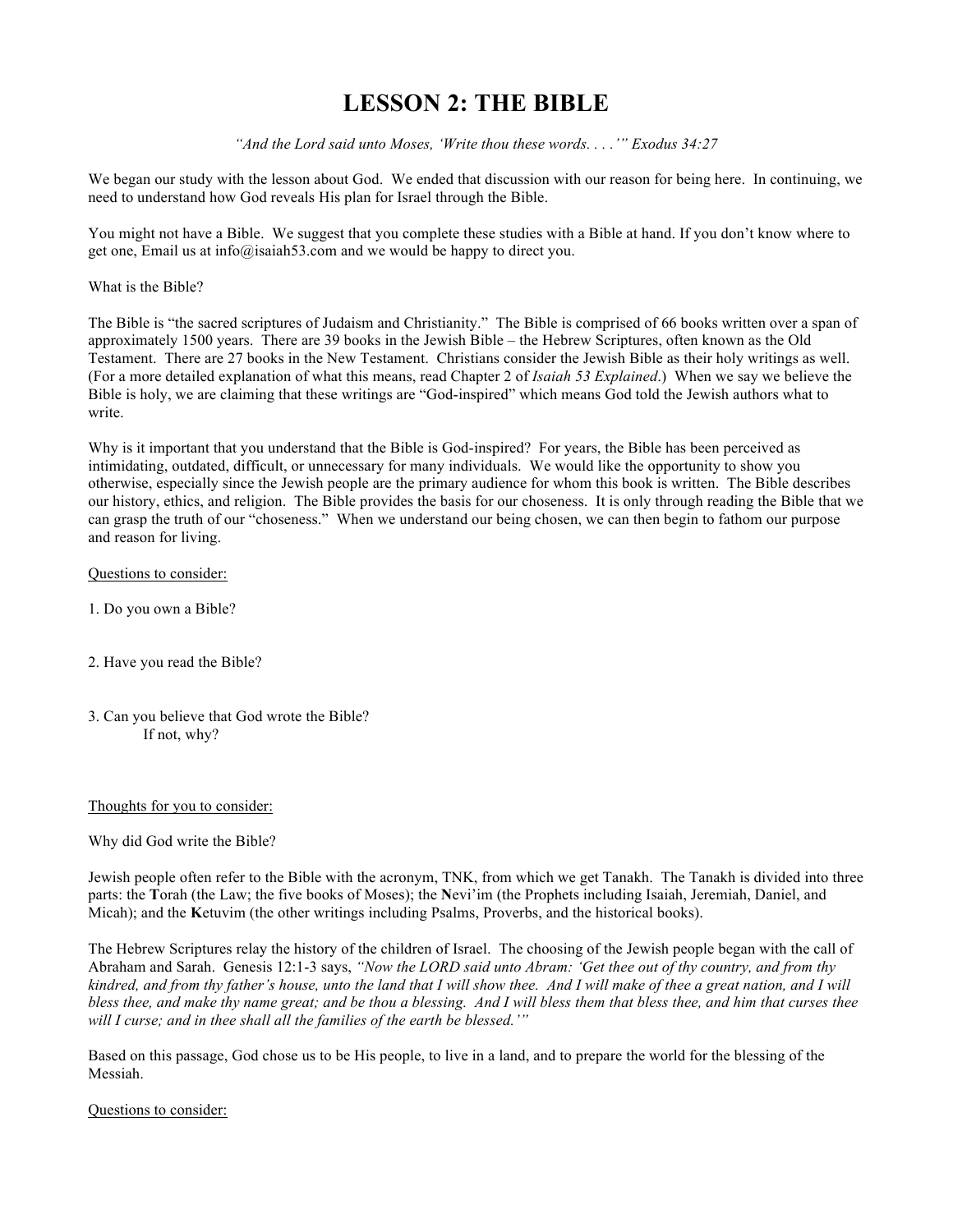1. Do you believe that the Jewish people will always be in existence?

2. Do you believe that God gave the land of Israel to the Jewish people?

3. Can you believe that the blessing to the world would be the promise of the Messiah?

## Thoughts for you to consider:

How did we get the Bible?

The Bible came to us through revelation which is God's means of revealing Himself to His people. God revealed Himself in a variety of ways to His chosen authors that they might record a permanent testimony concerning God. What the authors wrote were not their own ideas - but rather God's ideas.

God used various methods and instruments to reveal His words to His chosen authors: (Please take a few minutes and read these verses for yourself in your own Bible)

**Direct Voice** - God spoke in an audible voice to some of them, telling them what to write down (Read Exodus 33:1).

**Direct Writing** - God visibly wrote certain truths about Himself (Read Exodus 31:18).

**Dreams** - God used the dreams of men as a channel through which He revealed truths (Read Daniel 2:1-49).

**Men** - The personal experiences and spiritual lives of individuals were used by God (Read Psalm 51).

**Natural World** - The universe, which God created, declares Him (Read Psalm 19:1).

**Events** - God used the events of men to reveal His will. The best example of this is in Exodus where we read the Passover story.

#### Questions to consider:

1. Do you believe that God can speak directly to someone? Has God ever spoken to you?

2. Do you believe that God wrote the 10 commandments or that Moses wrote the 10 commandments?

3. Does it matter to you whether the Bible has been written by God or man?

#### Thoughts for you to consider:

# Why Should I Read the Bible?

Within the Jewish Bible, we read about the history of Israel and its future based on the promises that God gave to Israel. The modern nation of Israel is a fulfillment of prophecy which speaks to God's faithfulness to the Jewish people. The existence of Israel today is evidence of the proof of the Bible. The Bible is the source for truth. It gives us a glimpse at the past, instructs us for the present, and fills us with hope for the future. The story of the Bible is ever moving forward, leading towards a point of culmination. According to the Bible, the future event towards which history is headed is the